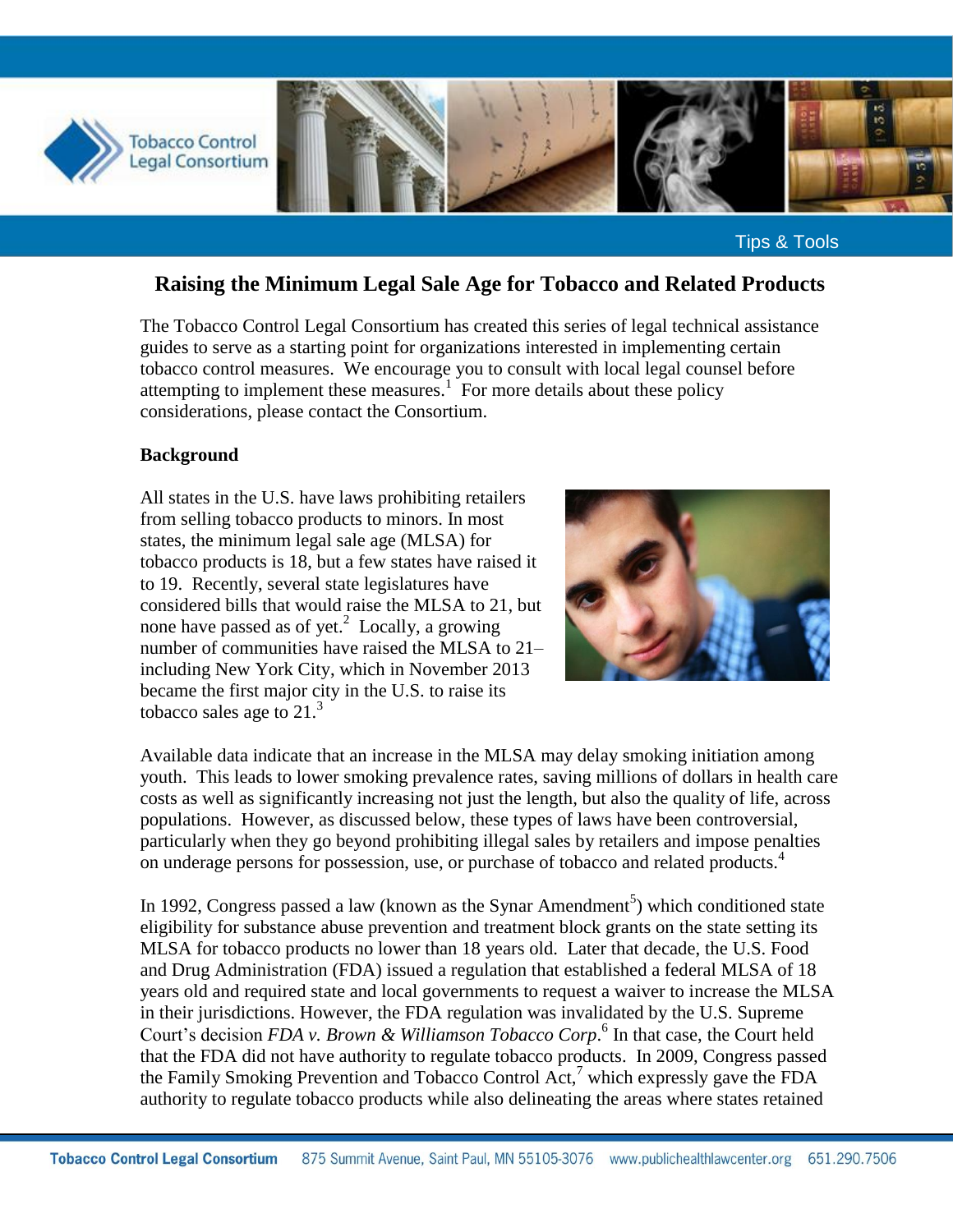their authority to regulate these products. This 2009 law actually *prohibits* the FDA from establishing a MLSA higher than 18 years old.<sup>8</sup> However, it also requires the FDA to convene an expert panel to study the public health implications of raising the MLSA and report its findings to Congress by  $2014<sup>9</sup>$  Regardless of these current limitations on the FDA, state and local governments continue to have authority to increase the MLSA for tobacco products.

This guide provides information for state and local policymakers, advocates, and others who are considering raising the MLSA for tobacco and related products as a tobacco control strategy.

### **Policy Benefits**

- **Raising the MLSA would likely lower overall tobacco use rates by reducing and delaying the onset of tobacco use:** Increasing the MLSA for tobacco and related products could promote tobacco control efforts by helping to reduce the number of young people who start using tobacco, as well as by delaying the potential onset of tobacco use by many youth and young adults. Delaying the onset of tobacco use is associated with several long-term health benefits. Not only does it reduce the number of life-years available for tobacco use (and of course, the longer a person uses tobacco, the higher the risk of developing severe health consequences), but delays in onset are also associated with a higher probability of successful cessation efforts later.<sup>10</sup> Raising the MLSA also has been linked to reduced smoking prevalence rates, especially among older youth. For example, recent studies of England's experience when it raised the MLSA for cigarettes from 16 to 18 years of age in late 2007 have shown that this increase was associated with rapid and significant drops in smoking prevalence among 16 and 17 year olds regardless of socioeconomic status, even though *smoking by* (as opposed to *sales to*) this age group was not made illegal. $11$
- **Reducing youth access and usage in particular:** High school-aged youth are an important group, which has experienced relatively small declines in tobacco use rates during the past decade.<sup>12</sup> Based on studies showing the effectiveness of youth access laws when they are enforced, $^{13}$  increasing the MLSA is likely to be particularly effective in reducing tobacco usage among high school-aged youth by reducing their access to tobacco products. Studies have indicated that older underage youth (i.e., those who are closer to age 18) are more likely to succeed in buying tobacco in stores.<sup>14</sup> Further, high school friends and peers of legal age are an important social source of tobacco for underage youth.<sup>15</sup> Increasing the MLSA would not only make it more difficult for older youth to buy tobacco, but would reduce the likelihood that a high school student will be of legal age and able to buy tobacco products for other students or underage friends.<sup>16</sup>
- **Offering an alternative to a tax increase:** While tobacco control strategies such as smoke-free laws and tax-induced price increases have proven highly effective, increasing the MLSA could be a complementary strategy, and in some cases, may be more politically viable while achieving comparable results.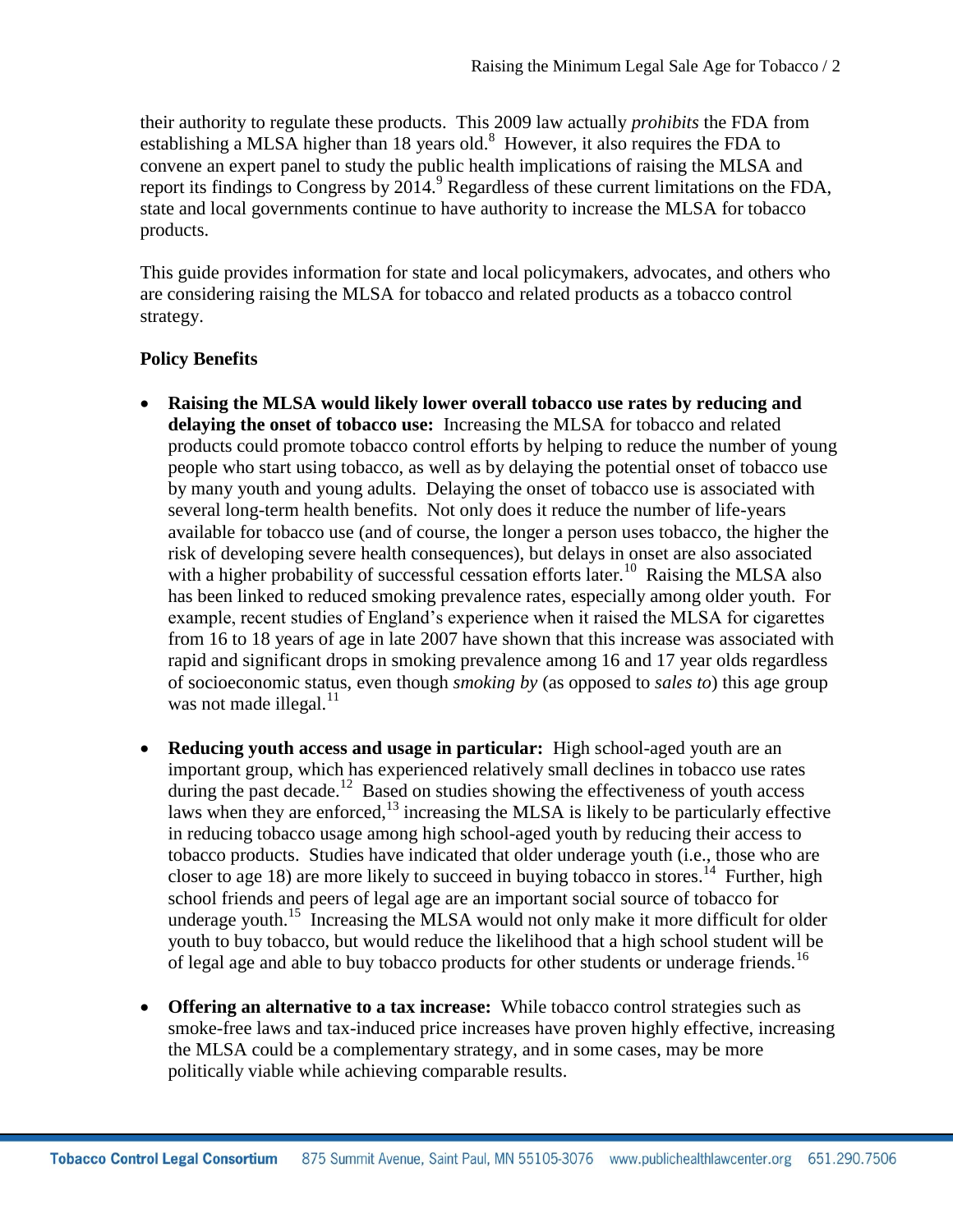**Simplifying ID checks for retailers:** Finally, an administrative benefit of increasing the MLSA to 21 years old is that it could facilitate compliance efforts in some jurisdictions. State drivers' licenses typically indicate that a driver is under the age of 21 in some way (using format, colors, photo placement, etc.); some jurisdictions also require an indication that the driver may be under 18 years old. In these jurisdictions, making the MLSA for tobacco and alcohol the same could simplify ID checks for retailers.

#### **Policy Considerations**

- **Looking at the bigger public policy picture:** Proposals to increase the MLSA for tobacco have generated mixed reactions among public health advocates, particularly because in almost every state, such laws are linked with laws that penalize underage youth for purchase, use, or possession of tobacco products (PUP laws).<sup>17</sup> Underage PUP laws have been criticized as not being effective in reducing underage tobacco use.<sup>18</sup> Advocates also have argued that they divert focus and energy from addressing irresponsible retailers and tobacco industry behavior, are difficult to enforce, and can hinder enforcement efforts of MLSA laws by prohibiting use of underage buyers in compliance check operations.<sup>19</sup> Some underage PUP laws also have been used to preempt local tobacco control authority.<sup>20</sup> Thus, advocates have at times expressed doubts that efforts to increase age limits are a good use of limited resources when other measures—such as tax increases, smoke-free laws, and promoting better enforcement of existing tobacco control laws—have proven track records and focus on industry responsibility for marketing an addictive and disease-causing product.<sup>21</sup> While these are important considerations to bear in mind, a developing body of research indicates that raising the MLSA could be a useful tobacco control policy option in certain circumstances. Thus, it continues to be one of several reasonable alternatives in the tobacco control tool box.
- **Understanding the larger legal framework:** A comprehensive understanding of the state or local network of tobacco control laws also is important—age restrictions could be implicated in a number of areas, including MLSA provisions, separate PUP provisions, provisions restricting the age of sales clerks who can handle tobacco sales, or provisions applying to where vending machines can be located, to name a few. In addition, in some states, the age restriction may be tied to the state's age-of-majority law. Thus, an understanding of all these laws and how they may relate to each other is necessary.
- **Increasing the legal age for sales as opposed to purchases:** For the states with both MLSA and underage PUP laws, one way to address concerns raised by PUP laws would be to increase the age only for legal *sales*, while leaving the legal *possession* or *use* age at 18. A potential benefit of this approach is that it could help in the transition for those tobacco users who would be made newly underage but nonetheless are addicted—while they could no longer legally buy tobacco products, at least they would not be subject to civil and/or criminal liability for doing so or for using or possessing tobacco products. On the other hand, it could raise concerns about fairness and equal protection if young teenagers (i.e., under 18 years old) are subject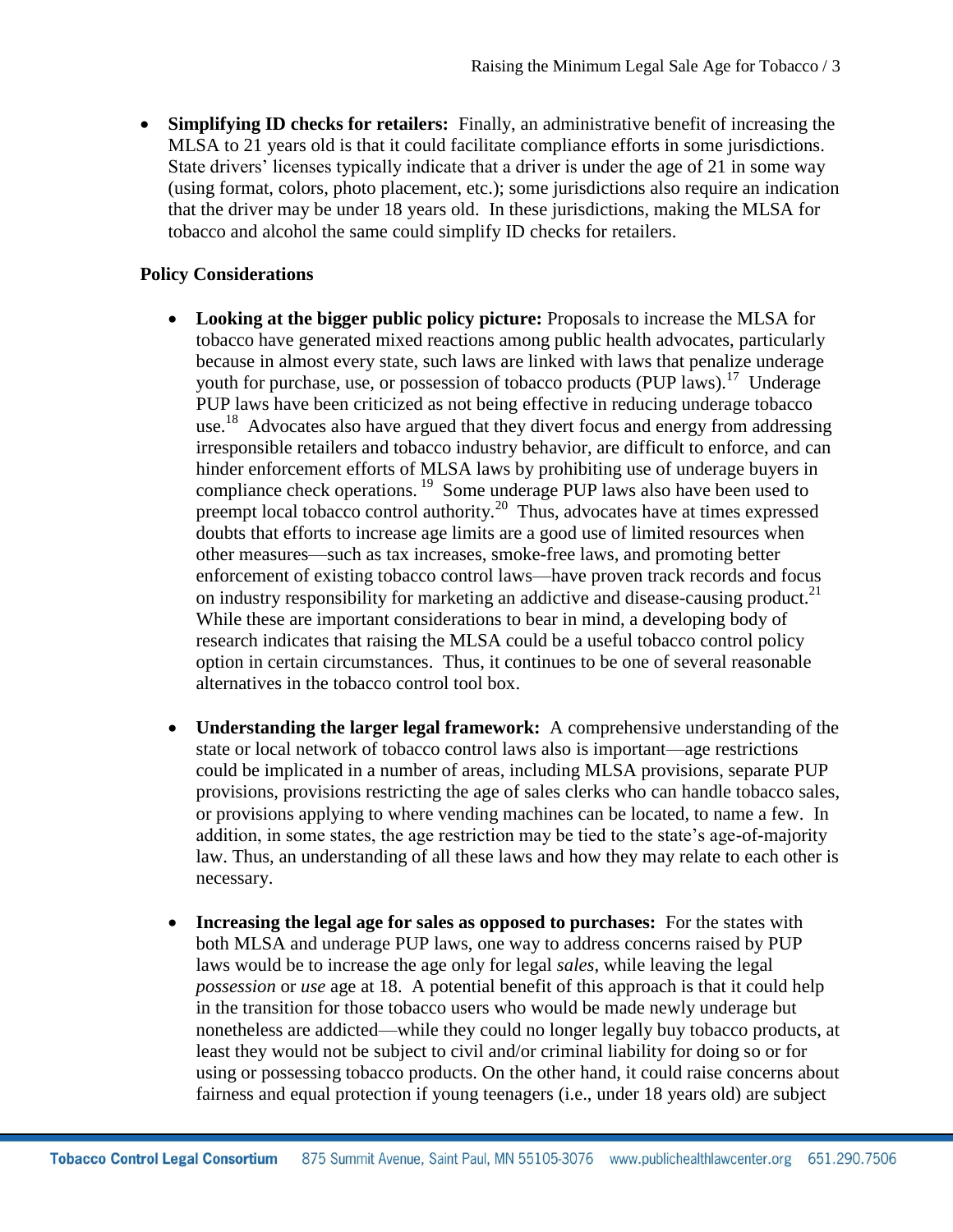to sanctions for purchasing, using, or possessing tobacco products, but not young adults (i.e., ages 18-20 years old).<sup>22</sup> The equal protection arguments are further explained below.

- **Determining how much to increase the MLSA:** At least seven jurisdictions in the U.S. (four states<sup>23</sup> and three counties<sup>24</sup>) set the minimum legal age limit for tobacco purchases or sales at 19 years old. Several local governments in states such as Massachusetts, New York, and most recently Hawaii, have set the minimum sale age at 21.<sup>25</sup> Increasing the MLSA to age 21 would delay or reduce tobacco usage to the greatest extent, and could have the greatest effect in reducing underage access to tobacco through the social source of legal-age peers.
- **Allowing exemptions:** Two New York counties that have raised their MLSA to 19 years of age exempt sales to members of the U.S. military who are 18 years old.<sup>26</sup> This kind of exemption does not make sense from a public health perspective, although it may have political appeal.
- **Restricting the age of sales clerks***:* As explained above, friends or peers who work in stores that sell tobacco products are a key social source of tobacco for underage youth.<sup>27</sup> Thus, to maximize the public health benefits of increasing the MLSA, the legal minimum age for sales clerks handling tobacco products could also be set or increased. However, this may raise concerns among convenience store owners because they often hire teenagers and young adults to staff their store Also, such a policy might limit employment opportunities for youth in rural areas, where fewer jobs for young people are available.
- **Implementation considerations:** Increasing the MLSA would also raise the problem of addicted users who would become underage as a result of the change in the MLSA. Of course, this concern would be resolved within three years or less, depending on whether the MLSA was increased to 19, 20, or 21 years of age. One way to address these concerns would be to require notices about the MLSA posted in the store to include information about how users can obtain help with cessation efforts. Another approach could be to exempt from the new law those who are 18 and over at the time the law goes into effect, but who would otherwise be underage under the new law—in other words, to "grandfather" in those who were of legal age to buy or use tobacco, but would be made underage by increasing the MLSA.

### **Possible Legal Challenges**

While laws that increase the MLSA for tobacco products might encounter challenges brought on other grounds, the more likely challenges would be based on preemption or equal protection grounds.

• **Preemption:** Preemption in legal terms occurs when a higher level of government (e.g., federal or state) eliminates or limits the authority of a lower level of government (e.g., state or local) to regulate a certain issue. Preemption has important implications for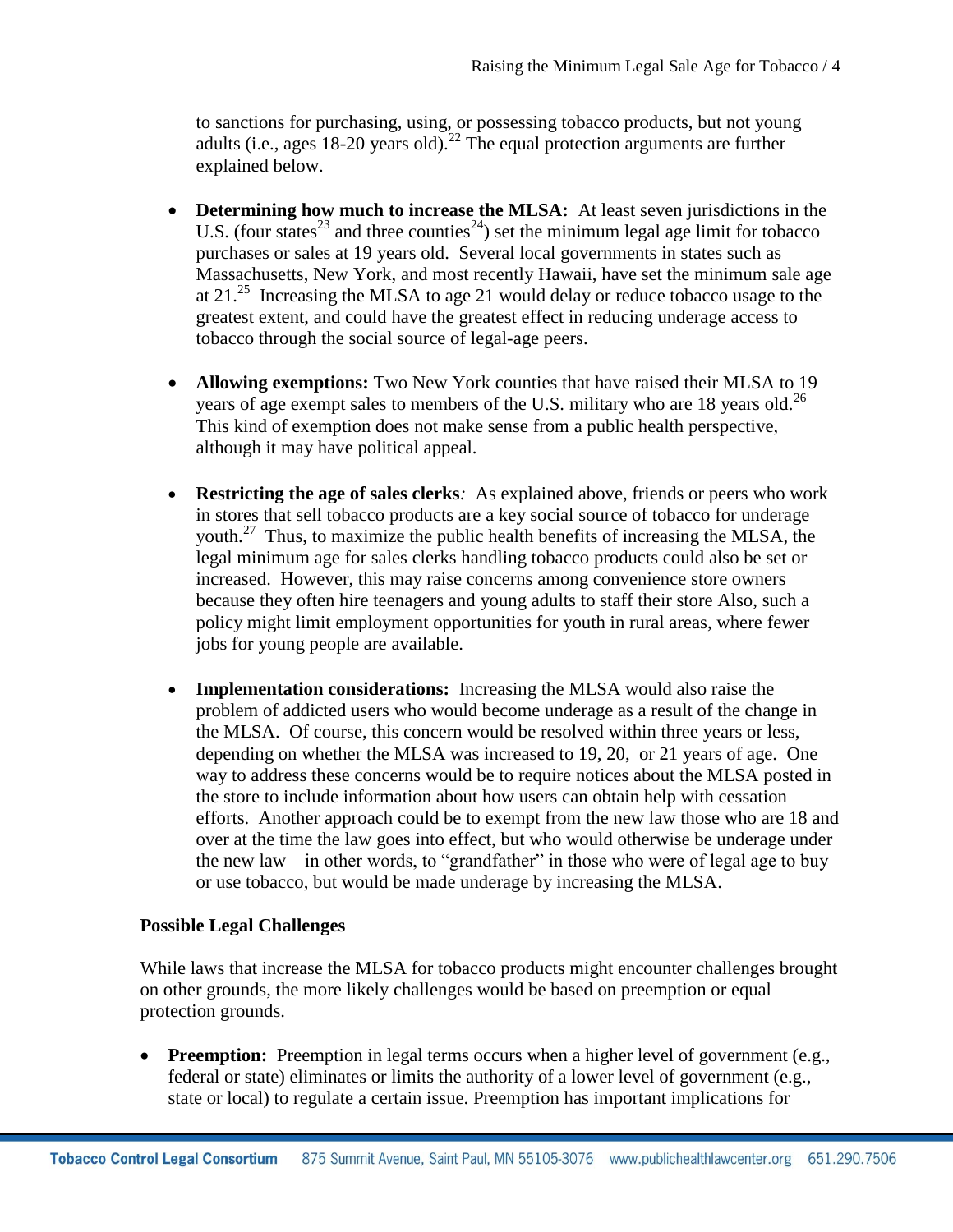public health issues because of the vital role of state and local authorities in this area.<sup>29</sup> Many of the lessons learned about preemption come from the field of tobacco control. One tobacco industry strategy has been to push for the inclusion of language in state youth access laws that could preempt local government authority to pass smoke-free and other tobacco control laws.<sup>30</sup> The Centers for Disease Control and Prevention have identified 22 states with youth access laws that include preemptive language relating to local authority over sales of tobacco products.<sup>31</sup> Thus, particularly for local jurisdictions, it would be important to assess whether another state tobacco control law might limit local authority to increase the MLSA, and if so, what the scope of those limitations might be (e.g., does the state law only limit local authority to pass tobacco control laws with criminal sanctions, but local governments can pass laws that only impose civil sanctions).<sup>32</sup> Additionally, it would be important to assess whether a state's age-ofmajority law might impliedly preempt an effort to raise the MLSA for tobacco products. Such an argument seems unlikely to prevail, but each situation would depend on the state law's language and how the law has been interpreted by courts.<sup>33</sup>

 **Equal Protection:** The concept of equal protection comes from the U.S. Constitution and is included in many state constitutions as well. It embodies the principle that similarly-situated people are entitled to equal treatment by the law—so that if the law treats one person differently from another, there must be a fair and logical basis for the differential treatment.<sup>34</sup> Typically, laws relating to age limits are treated with great deference by courts—as long as these laws are rationally related to a legitimate government interest, they are usually upheld.<sup>35</sup> Thus, equal protection challenges to state laws increasing the MLSA for alcohol purchases or consumption, for example, have not been successful.<sup>36</sup> Similarly, laws increasing the MLSA for tobacco products likely would be upheld, given the government's legitimate interest in protecting public health and preventing youth access to tobacco products, and the research indicating that delaying onset of tobacco use among young people has both immediate and long-term public health and safety benefits.

## **Select Legislation and Policies**

Below are examples from some jurisdictions that have set the minimum legal age for the sale and/or purchase of tobacco products at 19 or 21 years of age. A state or local government considering whether to adapt any language from the following policies should take care to ensure that the language is appropriate, practical, and legal for its jurisdiction. Please note that the Tobacco Control Legal Consortium does not endorse or recommend any of the following policies. We have included these examples simply to illustrate how various jurisdictions have regulated the minimum legal age for sale and/or purchase of tobacco and related products.

| <b>Jurisdiction</b>  | <b>Ordinance/Statute</b>                               | <b>Excerpts from text of law</b>                            |
|----------------------|--------------------------------------------------------|-------------------------------------------------------------|
| Hawaii<br>County, HI | Chap. 14 of Hawai'i County Code<br>1985 (Bill No. 135) | Section 14- Prohibition; verification of age;<br>penalties. |
|                      |                                                        | (a) It is unlawful for any person to distribute a           |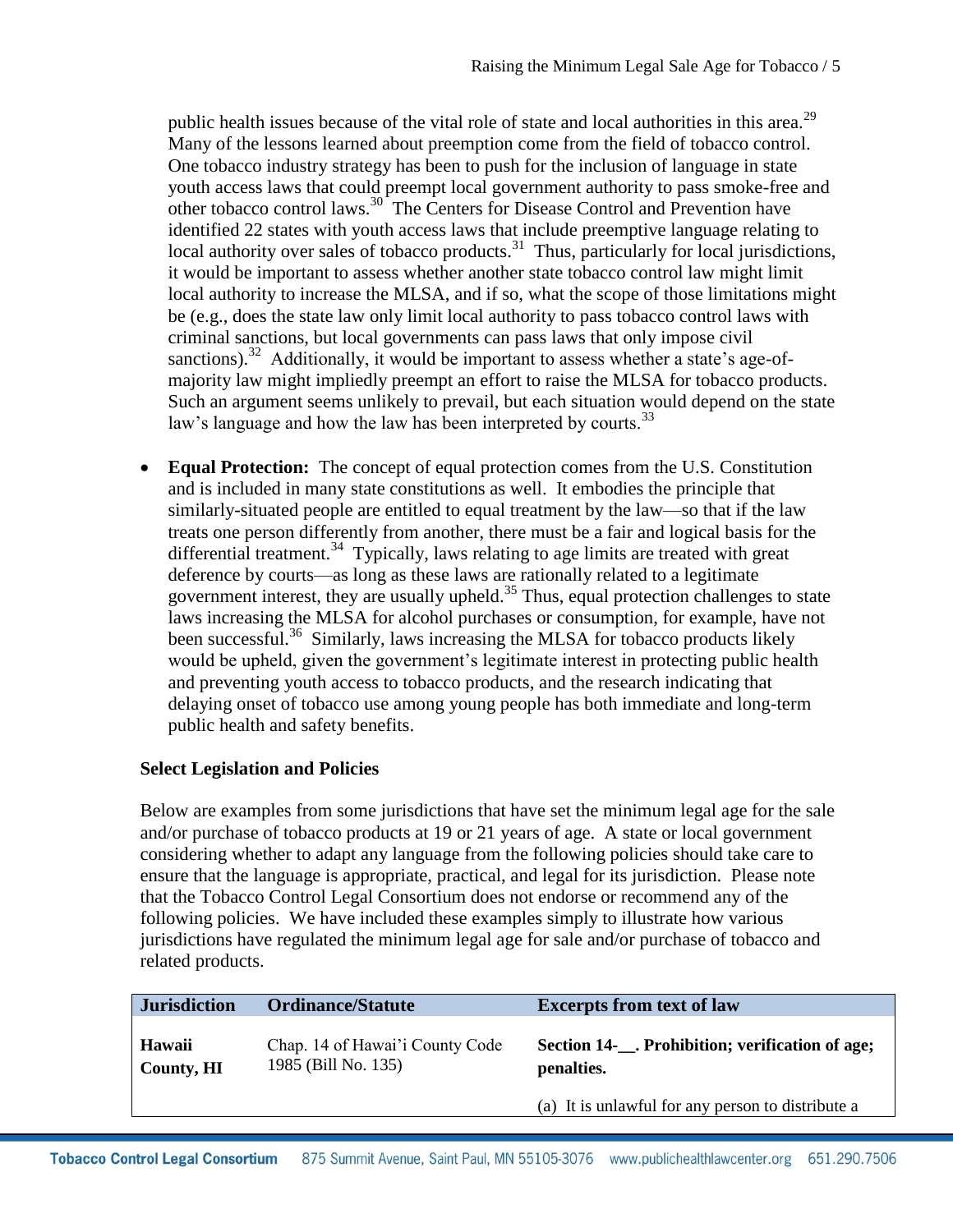|                                     |                               | tobacco product to any person under twenty-<br>one years of age, with the exception of any<br>person who is eighteen years of age or older<br>before or on June 30, 2014, and at such time<br>could be a lawful recipient of a tobacco<br>product.<br>(b) A person who distributes tobacco products<br>shall verify proof of age from a prospective<br>recipient if an ordinary person would conclude<br>on the basis of appearance that the prospective<br>recipient may be less than twenty-seven years<br>of age.<br>(c) Any person who violates this section shall be<br>subject to a fine of \$500 for the first offense.<br>Any subsequent offenses shall subject the<br>person to a fine of not less than \$500 nor more<br>than \$2,000.                                                                                                                                                                                                                                                                                                                                                                                                                                                                                                                                                                                                                                       |
|-------------------------------------|-------------------------------|----------------------------------------------------------------------------------------------------------------------------------------------------------------------------------------------------------------------------------------------------------------------------------------------------------------------------------------------------------------------------------------------------------------------------------------------------------------------------------------------------------------------------------------------------------------------------------------------------------------------------------------------------------------------------------------------------------------------------------------------------------------------------------------------------------------------------------------------------------------------------------------------------------------------------------------------------------------------------------------------------------------------------------------------------------------------------------------------------------------------------------------------------------------------------------------------------------------------------------------------------------------------------------------------------------------------------------------------------------------------------------------|
| <b>Suffolk</b><br><b>County, NY</b> | Regulatory Local Laws ch. 792 | §792-3 (A)(2) Prohibitions; posting of sign;<br>proof-of-age<br>Sale of tobacco products or herbal cigarettes in<br>such places, other than by a vending machine,<br>shall be made only to an individual who<br>demonstrates, through a valid driver's license or<br>nondriver's identification card issued by the<br>Commissioner of Motor Vehicles, the federal<br>government, any United States territory,<br>commonwealth or possession, the District of<br>Columbia, a state government within the United<br>States or a provincial government of the dominion<br>of Canada, or a valid passport issued by the United<br>States government or any other country, or an<br>identification card issued by the Armed Forces of<br>the United States, that the individual is at least 21<br>years of age. Such identification need not be<br>required of any individual who reasonably appears<br>to be at least 27 years of age; provided, however,<br>that such appearance shall not constitute a defense<br>in any proceeding alleging the sale of a tobacco<br>product or herbal cigarettes to an individual under<br>21 years of age.<br>§792-9 Sales restrictions<br>No person shall sell or offer for sale e-cigarettes or<br>liquid nicotine within the County of Suffolk to<br>persons under 21 years of age.<br>http://legis.suffolkcountyny.gov/Resos2014/i1039-<br>14.pdf |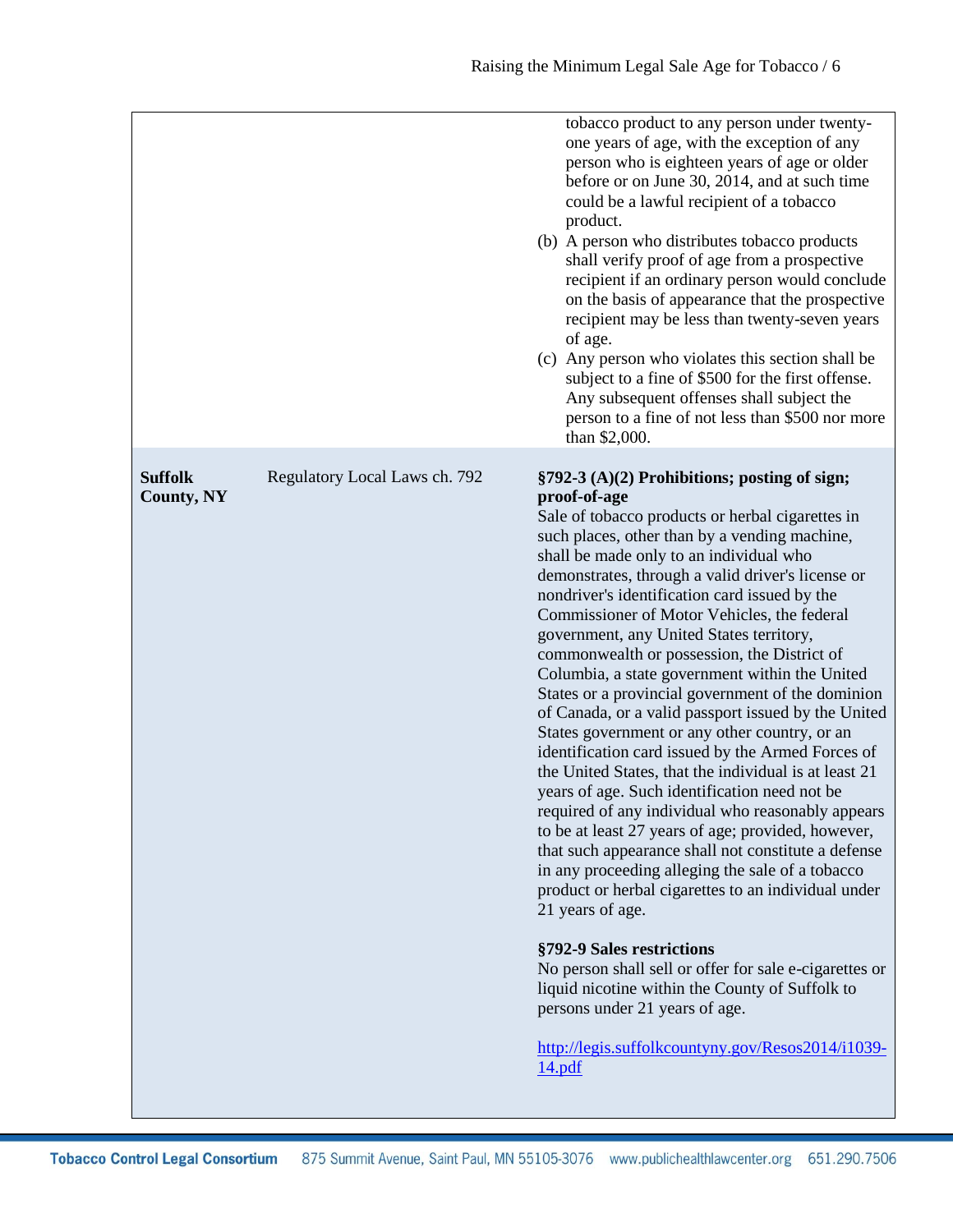|                             | <b>Brookline, MA</b> Article 8.83 Tobacco Control (2013)          | $\S$ 8.23.5 Sales to Minors – No person, firm,<br>corporation, establishment, or agency shall sell<br>tobacco products to a minor.<br>$§ 8.23.2(d)$ . Minor – A person under nineteen<br>years of age.                                                                                                                                                                                                                                                                                                                                                                                                                                                                                                                                                                                                                                                                                                                                                                                                                                                                                                                                            |
|-----------------------------|-------------------------------------------------------------------|---------------------------------------------------------------------------------------------------------------------------------------------------------------------------------------------------------------------------------------------------------------------------------------------------------------------------------------------------------------------------------------------------------------------------------------------------------------------------------------------------------------------------------------------------------------------------------------------------------------------------------------------------------------------------------------------------------------------------------------------------------------------------------------------------------------------------------------------------------------------------------------------------------------------------------------------------------------------------------------------------------------------------------------------------------------------------------------------------------------------------------------------------|
| Dover, MA                   | Smoking: Sale of Tobacco and<br><b>Nicotine Delivery Products</b> | § 220-6 Retail sale of tobacco products.<br>B. No person shall sell tobacco products or<br>nicotine delivery products to any person under the<br>age of 21 years or, not being his/her parent or<br>guardian, give tobacco products or nicotine<br>delivery products to any person under the age of<br>21.<br>http://ecode360.com/10428043                                                                                                                                                                                                                                                                                                                                                                                                                                                                                                                                                                                                                                                                                                                                                                                                        |
| <b>New York</b><br>City, NY | Local Laws No. 094 (Nov. 19,<br>2013)                             | § 17-706 Sale of cigarettes, tobacco products,<br>or electronic cigarettes to minors and young<br>adults prohibited.<br>Any person operating a place of business<br>a.<br>wherein cigarettes, tobacco products, or<br>electronic cigarettes are sold or offered for<br>sale is prohibited from selling such<br>cigarettes, tobacco products, or electronic<br>cigarettes to individuals under twenty-one<br>years of age. Sale of cigarettes, tobacco<br>products, or electronic cigarettes in such<br>places, shall be made only to an individual<br>who demonstrates, through a driver's<br>license or other photographic<br>identification card issued by a government<br>entity or educational institution, that the<br>individual is at least twenty-one years of<br>age. Such identification need not be<br>required of any individual who reasonably<br>appears to be at least thirty years of age,<br>provided, however, that such appearance<br>shall not constitute a defense in any<br>proceeding alleging the sale of cigarettes,<br>tobacco products, or electronic cigarettes<br>to an individual under twenty-one years of<br>age. |
| <b>New Jersey</b>           | N.J. Stat. Ann. § 2A:170-51.4                                     | Sale, distribution of tobacco, electronic<br>smoking device to persons under age 19;<br>prohibited; civil penalties.<br>1. a. No person, either directly or indirectly by an<br>agent or employee, or by a vending machine<br>owned by the person or located in the person's<br>establishment, shall sell, offer for sale, distribute                                                                                                                                                                                                                                                                                                                                                                                                                                                                                                                                                                                                                                                                                                                                                                                                             |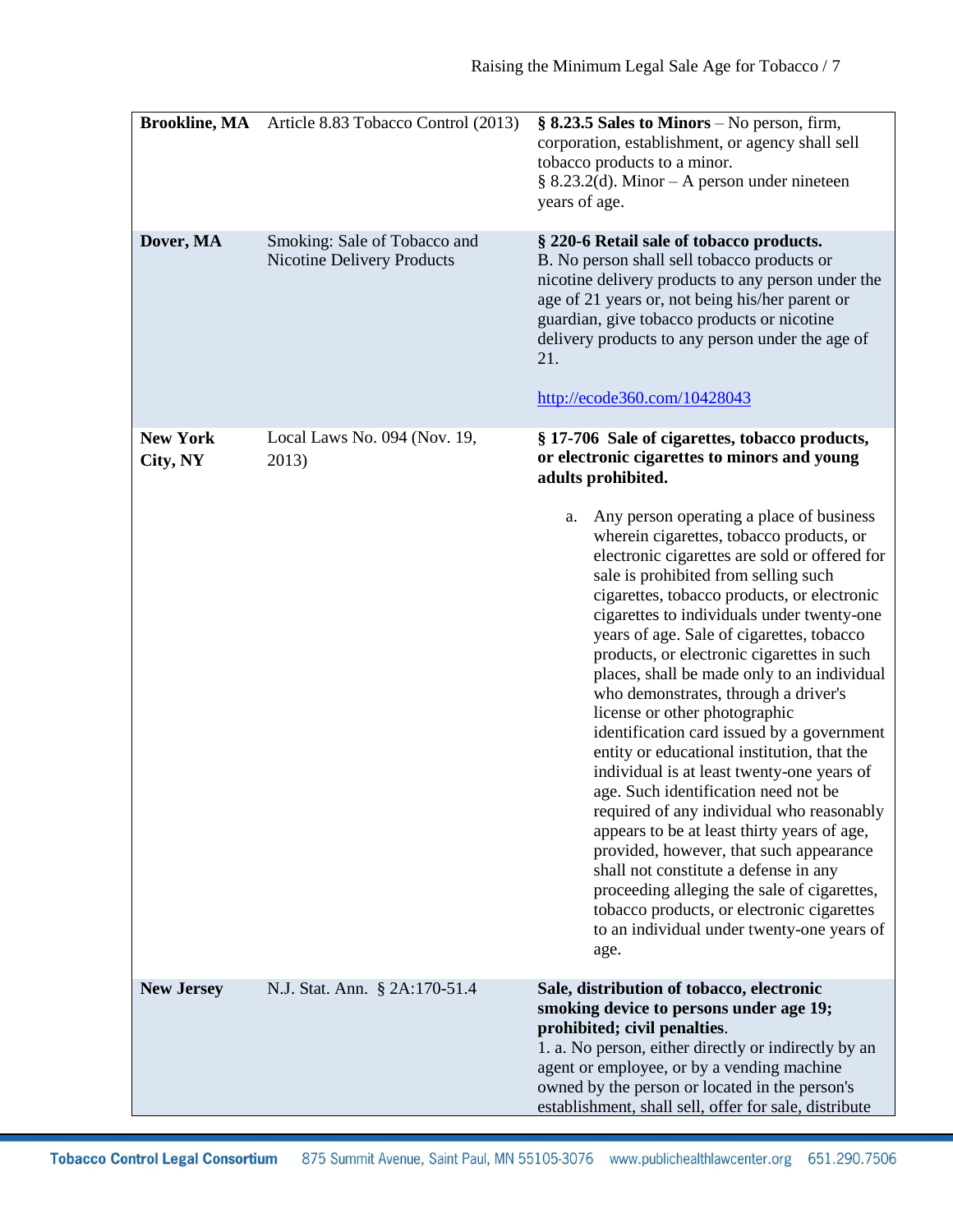### **Other Helpful Resources**

The Tobacco Control Legal Consortium has a [collection of publications](http://www.publichealthlawcenter.org/topics/special-collections/federal-regulation-tobacco-collection) explaining the federal Family Smoking Prevention and Tobacco Control Act of 2009, including its [impact](http://www.publichealthlawcenter.org/sites/default/files/resources/tclc-fda-impact.pdf)  [on state and local tobacco control authority.](http://www.publichealthlawcenter.org/sites/default/files/resources/tclc-fda-impact.pdf) The Preventing Tobacco Addiction Foundation supports increasing the MLSA for tobacco and related products to 21 years old. Its website [\(http://www.tobacco21.org\)](http://www.tobacco21.org/) has additional information, including model legislation. In 1998, the Tobacco Control Resource Center, one of the legal centers affiliated with the Tobacco Control Legal Consortium, wrote a [working paper](http://www.tobacco.neu.edu/tobacco_control/publications/fin21workingpaper.htm) analyzing a federal proposal that would have increased the MLSA for tobacco products to 21 years old in all states. This paper explains the research and many of the arguments in favor of increasing the MLSA. The CDC has a [fact sheet](http://www.cdc.gov/tobacco/data_statistics/fact_sheets/youth_data/tobacco_use/index.htm#reducing) on youth and tobacco use, with links to other resources and data about youth tobacco access and use. The [Campaign for Tobacco-Free Kids](http://www.tobaccofreekids.org/) also has created fact sheets with data about [how young smokers obtain cigarettes](http://www.tobaccofreekids.org/research/factsheets/pdf/0073.pdf) and information on policy issues [relating to laws that penalize underage users.](http://www.tobaccofreekids.org/research/factsheets/pdf/0074.pdf)

## **Contact Us**

Please feel free to contact the Tobacco Control Legal Consortium at [publichealthlaw@wmitchell.edu](mailto:publichealthlaw@wmitchell.edu) with any questions about the information included in this guide or to discuss local concerns you may have about implementing such a policy.

*Last updated: May 2014*

#### **Notes**

 $\overline{\phantom{a}}$ 

 $1$ . The information contained in this document is not intended to constitute or replace legal advice.

<sup>2</sup> *See, e.g.,* H.R. 125-447, 1st Sess. (Me. 2011), *available at* [http://www.mainelegislature.org/legis/bills/getPDF.asp?paper=HP0447&item=1&snum=125.](http://www.mainelegislature.org/legis/bills/getPDF.asp?paper=HP0447&item=1&snum=125) (This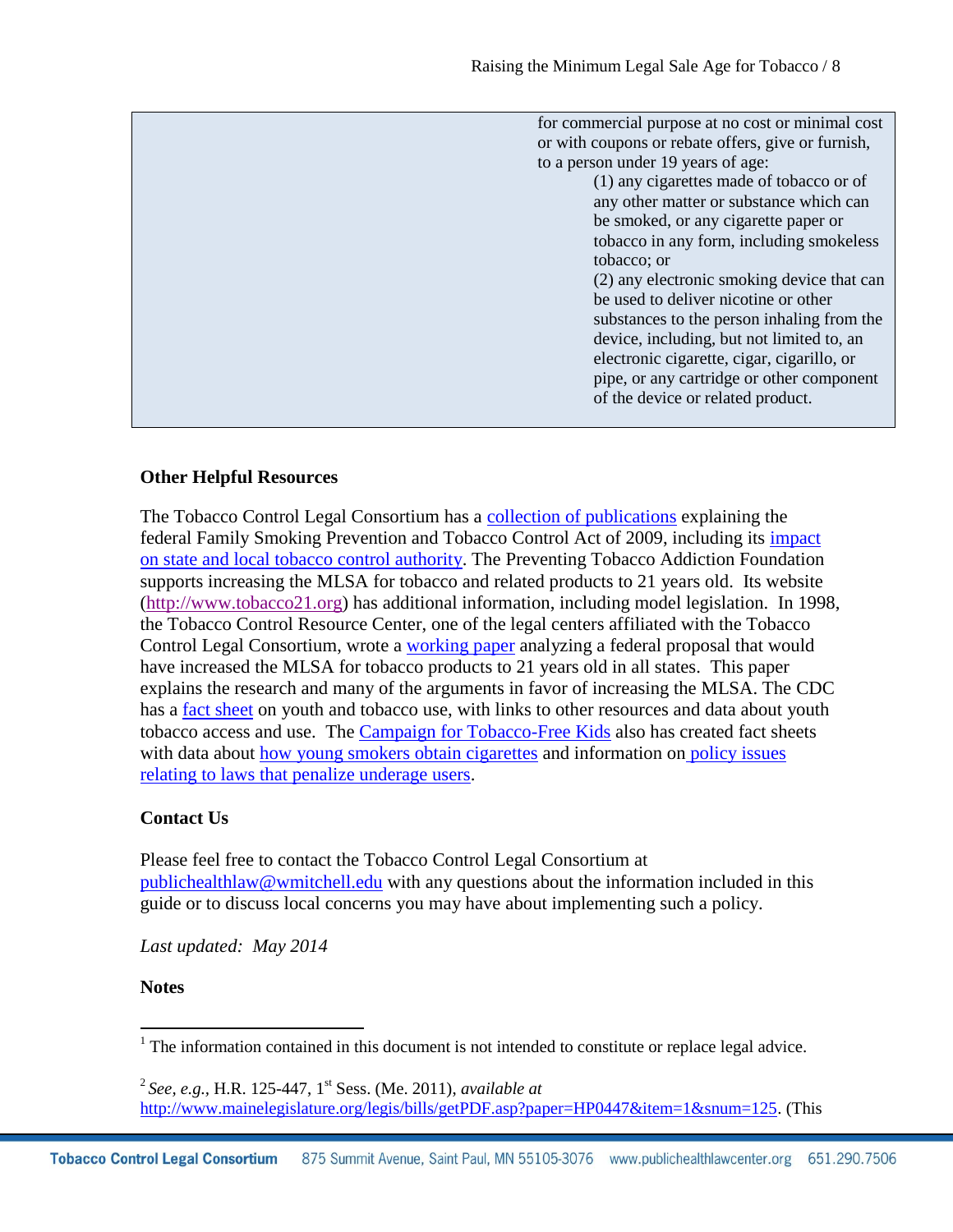link does not work) Other state legislatures to consider raising the legal minimum age for purchasing tobacco products to 21 include New Jersey, New York, Texas, Utah, and Washington D.C. *See, e.g.,* Lee Davidson, *Lawmakers Seek to Raise Smoking Age to 21*, SALT LAKE TRIB., Nov. 26, 2013, [http://www.sltrib.com/sltrib/politics/56930258-90/age-among-health-limit.html.csp;](http://www.sltrib.com/sltrib/politics/56930258-90/age-among-health-limit.html.csp); and *More States Consider Raising Minimum Age for Tobacco Sales*, CONVENIENCE STORE NEWS, May 17, 2013, [http://www.csnews.com/top-story-tobacco](http://www.csnews.com/top-story-tobacco-more_states_consider_raising_minimum_age_for_tobacco_sales-63672.html)[more\\_states\\_consider\\_raising\\_minimum\\_age\\_for\\_tobacco\\_sales-63672.html.](http://www.csnews.com/top-story-tobacco-more_states_consider_raising_minimum_age_for_tobacco_sales-63672.html)

 $3$  New York City, N.Y., Local Laws No. 94-2013 (Nov. 19, 2013), [http://legistar.council.nyc.gov/LegislationDetail.aspx?ID=664290&GUID=4223E26A-7F3F-4B7D-](http://legistar.council.nyc.gov/LegislationDetail.aspx?ID=664290&GUID=4223E26A-7F3F-4B7D-9E3A-0E3F7B850155&Options=ID|Text|&Search=minimum+legal+smoking+age)[9E3A-0E3F7B850155&Options=ID|Text|&Search=minimum+legal+smoking+age.](http://legistar.council.nyc.gov/LegislationDetail.aspx?ID=664290&GUID=4223E26A-7F3F-4B7D-9E3A-0E3F7B850155&Options=ID|Text|&Search=minimum+legal+smoking+age) *See infra* note 26.

4 *See, e.g*., Gary Giovino & Melanie Wakefield, *Teen Penalties for Tobacco Possession, Use and Purchase: Evidence and Issues*, 12 TOBACCO CONTROL 6 (2003).

 $542$  U.S.C. § 300x-26 (2011), with implementing regulations found at 45 C.F.R. § 96.130 (2001).

6 FDA v. Brown & Williamson Tobacco Corp*.*, 529 U.S. 120 (2000). (Case names should not be italicized in Blue Book format.)

<sup>7</sup> Family Smoking Prevention and Tobacco Control Act, Pub. L. No. 111-31, 123 Stat. 1776 (June 22, 2009) (codified as amended in scattered sections of 5 U.S.C., 15 U.S.C., and 21 U.S.C.), *available at* [http://www.publichealthlawcenter.org/sites/default/files/resources/fda-tobacco-regulation-final](http://www.publichealthlawcenter.org/sites/default/files/resources/fda-tobacco-regulation-final-bill.pdf)[bill.pdf.](http://www.publichealthlawcenter.org/sites/default/files/resources/fda-tobacco-regulation-final-bill.pdf)

 $8^{8}$  21 U.S.C. § 387f (d)(3)(A)(ii) (2011).

 $\overline{\phantom{a}}$ 

 $9$  Pub. L. No 111-31, Div. A  $\S$  104 (not codified in the U.S. Code).

<sup>10</sup> *See* Tammy Tengs et al., *The Public Health Impact of Changes in Smoking Behavior: Results From the Tobacco Policy Model*, 39 MED. CARE 1131 (Oct. 2001); Sadik Khuder et al., *Age at Smoking Onset and Its Effect on Smoking Cessation*, 24 ADDICT. BEHAV. 673 (Sept.-Oct.1999); and Jiajian Chen & Wayne Millar, *Age of Smoking Initiation: Implications for Quitting,* 9 HEALTH REP. 39 (Spring 1998).

<sup>11</sup> Christopher Millett et al., *Increasing the Age for the Legal Purchase of Tobacco in England: Impacts on Socio-Economic Disparities in Youth Smoking*, 66 THORAX 862 (Oct. 2011); and Jennifer Fidler & Robert West, *Changes in Smoking Prevalence in 16-17-Year-Old versus Older Adults Following a Rise in Legal Age of Sale: Findings From an English Population Study*, 105 ADDICTION 1984 (Nov. 2010).

<sup>12</sup> Press Release, Nat'l Inst. of Health, Cigarettes and Alcohol Use at Historic Low Among Teens, (Dec. 14, 2011) (discussing 2011 Monitoring the Future survey results), *available at*  [https://www.drugabuse.gov/sites/default/files/nr121411\\_0.pdf.](https://www.drugabuse.gov/sites/default/files/nr121411_0.pdf)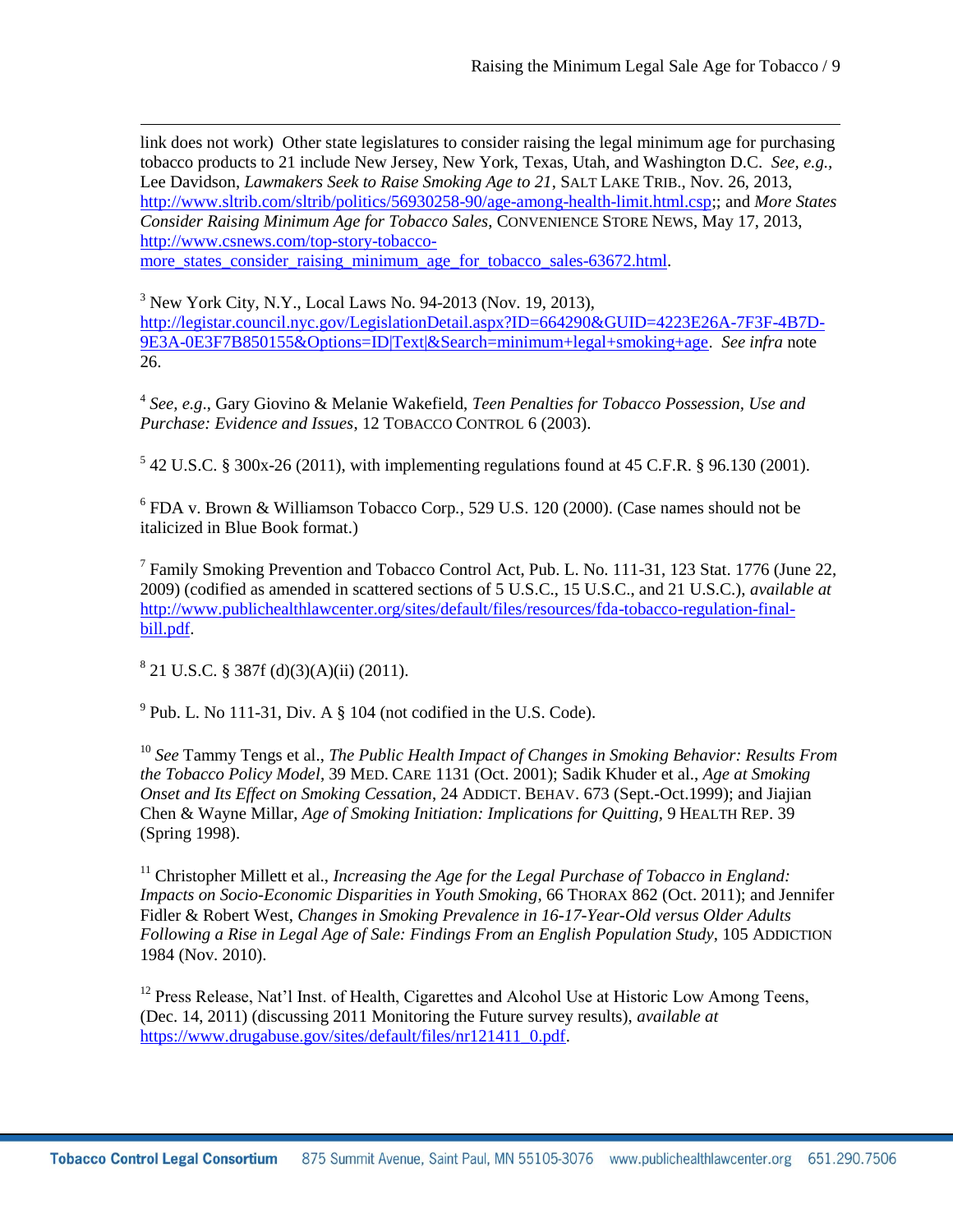<sup>13</sup> *See, e.g.,* Joseph DiFranza et al., *Enforcement of Underage Sales Laws as a Predictor of Daily Smoking Among Adolescents - A National Study*, 9 BMC PUB. HEALTH, <http://www.biomedcentral.com/content/pdf/1471-2458-9-107.pdf> (April 17, 2009).

<sup>14</sup> *See, e.g*., Joseph DiFranza et al., *Youth Access to Tobacco: The Effects of Age, Gender, Vending Machine Locks, and "It's The Law" Programs*, 86 AM.J. PUB. HEALTH 221 (Feb. 1996).

<sup>15</sup> Joseph DiFranza & Mardia Coleman, *Sources of Tobacco for Youths in Communities with Strong Enforcement of Youth Access Laws*, 10 TOBACCO CONTROL 323, 327 (Dec. 2001). One unpublished survey of minor-aged high school students found that 90% of the adults who purchased tobacco products for them were less than 21 years old. *Id. See also* LORNA SCHMIDT, CAMPAIGN FOR TOBACCO-FREE KIDS, WHERE DO YOUTH GET THEIR CIGARETTES? (January, 2013),) [http://www.tobaccofreekids.org/research/factsheets/pdf/0073.pdf.](http://www.tobaccofreekids.org/research/factsheets/pdf/0073.pdf)

<sup>16</sup> DiFranza & Coleman, *supra* note 15.

 $\overline{\phantom{a}}$ 

<sup>17</sup> According to the American Lung Association, 42 states and the District of Columbia have laws that prohibit the purchase or attempted purchase of tobacco products by minors. American Lung Association, *2010 State Legislated Actions on Tobacco Issues Overview Data* (2013): [http://www.lungusa2.org/slati/slatiOverview.php.](http://www.lungusa2.org/slati/slatiOverview.php) In 1994, the Institute of Medicine issued a report that recommended that the MLSA for tobacco products be set at 18 years of age, and not higher. GROWING UP TOBACCO-FREE: PREVENTING NICOTINE ADDICTION IN CHILDREN AND YOUTHS 223-24 (Barbara S. Lynch & Richard J. Bonnie eds., Inst. of Medicine 1994).

<sup>18</sup> *See, e.g.,* Giovino & Wakefield, *supra* note 4. *But see* Leonard A. Jason et al., *A Randomized Trial Evaluating Tobacco Possession-Use-Purchase Laws in the USA*, 67 SOC. SCIENCE & MED. 1700 (2008) (indicating that enforcement of underage PUP laws may be effective in reducing youth smoking rates).

<sup>19</sup> *See, e.g*., JESSICA GUILFOYLE, CAMPAIGN FOR TOBACCO FREE KIDS, PENALIZING KIDS FOR BUYING, POSSESSING, OR SMOKING CIGARETTES (June 2011), [http://www.tobaccofreekids.org/research/factsheets/pdf/0074.pdf.](http://www.tobaccofreekids.org/research/factsheets/pdf/0074.pdf)

 $^{20}$  ROBIN HOBART, AM. MED. ASS'N, PREEMPTION: TAKING THE LOCAL OUT OF TOBACCO CONTROL (2003), *available at* http://www.wmdesigngroup.com/staging/smokeless/downloads/1\_1\_1.pdf. 21 *See, e.g.*, Susan Haigh, *Lawmakers Consider Raising Smoking Age from 18 to 21*, BOSTON.COM, Mar. 5, 2007,

[http://www.boston.com/news/local/connecticut/articles/2007/03/05/lawmakers\\_consider\\_raising\\_smo](http://www.boston.com/news/local/connecticut/articles/2007/03/05/lawmakers_consider_raising_smoking_age_from_18_to_21/) [king\\_age\\_from\\_18\\_to\\_21/;](http://www.boston.com/news/local/connecticut/articles/2007/03/05/lawmakers_consider_raising_smoking_age_from_18_to_21/) and John Ritter, *California Considers Raising Smoking Age*, USATODAY.COM, Mar. 3, 2002, [http://www.usatoday.com/news/nation/2002/03/04/smoking.htm.](http://www.usatoday.com/news/nation/2002/03/04/smoking.htm)

 $22$  See Johnson v. State Hearing Examiner's Office, 838 P.2d 158 (Wyo. 1992) (invalidating state law which imposed driver's license suspension penalty on teen drivers 18 years old and younger who are convicted of unrelated alcohol or drug offenses, but which did not impose same penalty on underage 19 and 20 year-olds); *but see* Allam v. State, 830 P.2d 435 (Alaska Ct. App. 1992) (noting that law which criminally penalized 18 year olds, but not those 19 and over, for possessing small amounts of marijuana was not irrational because "many 18-year-olds attend high school and regularly associate with students under the age of 18 years. . . [and thus] if 18-year-olds were allowed to possess and use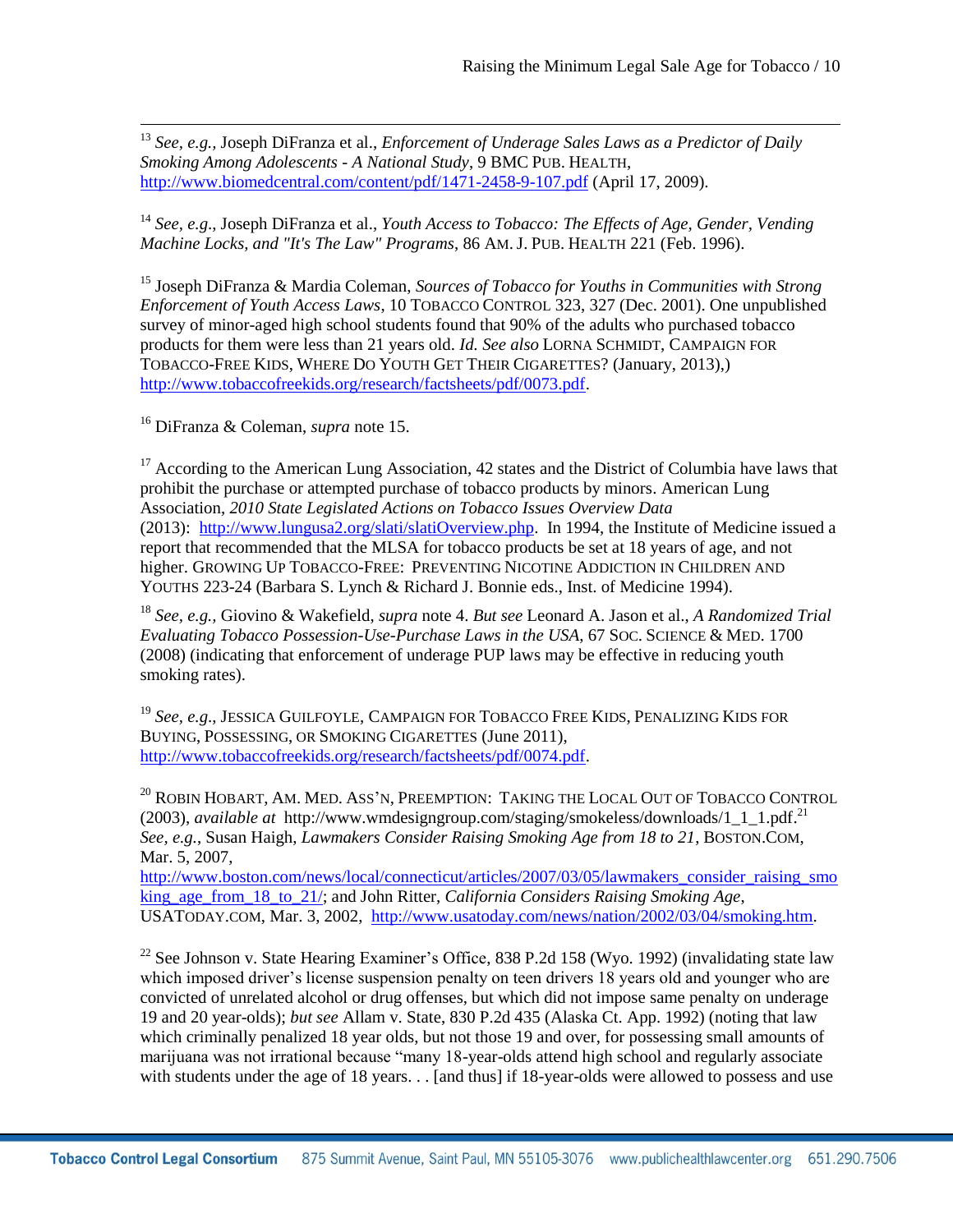marijuana, they would share the drug with other younger students or would at least frequently expose those younger students to drug use").

<sup>23</sup> The states are: Alabama (Ala. Code § 28-11-13 (2011)); Alaska (Alaska Stat. §§ 11.76.100 & 11.76.105 (2011)); New Jersey (N.J. Stat. Ann. § 2A:170-51.4 (2011)), and Utah (Utah Code Ann. §§ [76-10-104](http://le.utah.gov/~code/TITLE76/htm/76_10_010400.htm) et seq. & 76-10-105 (2011)).

 $^{24}$  The counties are in New York: Nassau (Nassau County, N.Y., Local Law No. 5-2006 (Apr. 26, 2006)); Onondaga (Onondaga County, N.Y., Local Law No. 2-2009 (Jan. 12, 2009)); and Suffolk counties (see table, *infra*).

<sup>25</sup> *See, e.g*., Nancy Cook Lauer, *County Raises Tobacco Sale Age to 21*, HAWAII TRIB. HERALD, Nov. 21, 2013, [http://hawaiitribune-herald.com/sections/news/local-news/county-raises-tobacco-sale-age-](http://hawaiitribune-herald.com/sections/news/local-news/county-raises-tobacco-sale-age-21.html)[21.html;](http://hawaiitribune-herald.com/sections/news/local-news/county-raises-tobacco-sale-age-21.html) and Michele Morgan Bolton, *Tobacco Buying Age Now Set at 21: Arlington Planning to Follow in 3 Years*, BOSTON.COM, May 18, 2013,

[http://www.boston.com/news/local/massachusetts/2013/05/18/dover-fourth-community-tobacco](http://www.boston.com/news/local/massachusetts/2013/05/18/dover-fourth-community-tobacco-state-raise-smoking-arlington-dover-puts-will-purchase-tobacco-head-dover-tobacco-age-now-dover-raises/QpQh35x4rODF92KYaLMBSK/story.html)[state-raise-smoking-arlington-dover-puts-will-purchase-tobacco-head-dover-tobacco-age-now-dover](http://www.boston.com/news/local/massachusetts/2013/05/18/dover-fourth-community-tobacco-state-raise-smoking-arlington-dover-puts-will-purchase-tobacco-head-dover-tobacco-age-now-dover-raises/QpQh35x4rODF92KYaLMBSK/story.html)[raises/QpQh35x4rODF92KYaLMBSK/story.html.](http://www.boston.com/news/local/massachusetts/2013/05/18/dover-fourth-community-tobacco-state-raise-smoking-arlington-dover-puts-will-purchase-tobacco-head-dover-tobacco-age-now-dover-raises/QpQh35x4rODF92KYaLMBSK/story.html)

<sup>26</sup> Onondaga County, N.Y., Local Law No. 2-2009 (Jan. 12, 2009); Nassau County, N.Y., Local Law No. 5-2006 (Apr. 26, 2006).

<sup>27</sup> DiFranza & Coleman, *supra* note 15.

 $\overline{\phantom{a}}$ 

<sup>29</sup> The Public Health Law Center's website  $\frac{http://public healthlawcenter.org/topics/other-public-}{http://public healthlawcenter.org/topics/other-public-}$ [health-law/preemption-public-health\)](http://publichealthlawcenter.org/topics/other-public-health-law/preemption-public-health) has more information about preemption as well as resources for understanding how it works and how it can impact public health policy development.

 $30$  In the early and mid-1990s, tobacco industry lobbyists actively fostered a mistaken belief that the Synar Amendment and its regulations required broad preemptive clauses be included in state youthaccess laws. HOBART, *supra* note 21, at 7. At least 22 states have laws that preempt local authority over access to tobacco products, according to a 2011 study by the Centers for Disease Control and Prevention (CDC). CDC, U.S. Dep't of Health and Human Services, *State Preemption of Local Tobacco Control Policies Restricting Smoking, Advertising, and Youth Access -- United States, 2000- 2010*, 60 MORBIDITY & MORTALITY WEEKLY REP. 1124 (August 26, 2011), *available at* [http://www.cdc.gov/mmwr/pdf/wk/mm6033.pdf.](http://www.cdc.gov/mmwr/pdf/wk/mm6033.pdf)

<sup>31</sup> CDC, State Tobacco Activities Tracking and Evaluation (STATE) System, <http://www.cdc.gov/mmwr/preview/mmwrhtml/mm6033a2.htm> ). *See, e.g.,* U.S Oil, Inc. v. City of Fond du Lac, 544 N.W.2d 589 (Wis. Ct. App. 1996).

<sup>32</sup> *See, e.g*., Prime Gas, Inc. v. City of Sacramento, 184 Cal.App.4th 697 (Cal. Ct. App. 2010).

<sup>33</sup> *See, e.g.,* Burnett v. San Francisco Police Dep't, 36 Cal.App.4th 1177, 1182-1185(Cal. Ct. App. 1995) (rejecting argument that California's age of majority law expressly or impliedly preempted city ordinance restricting access to cabarets to people 21 years old and up); and *Allam v. Alaska*, 830 P.2d 435, 438 (Alaska Ct. App. 1992) (noting that "[t]here is no legal requirement that the same age of majority apply to all activities and circumstances").